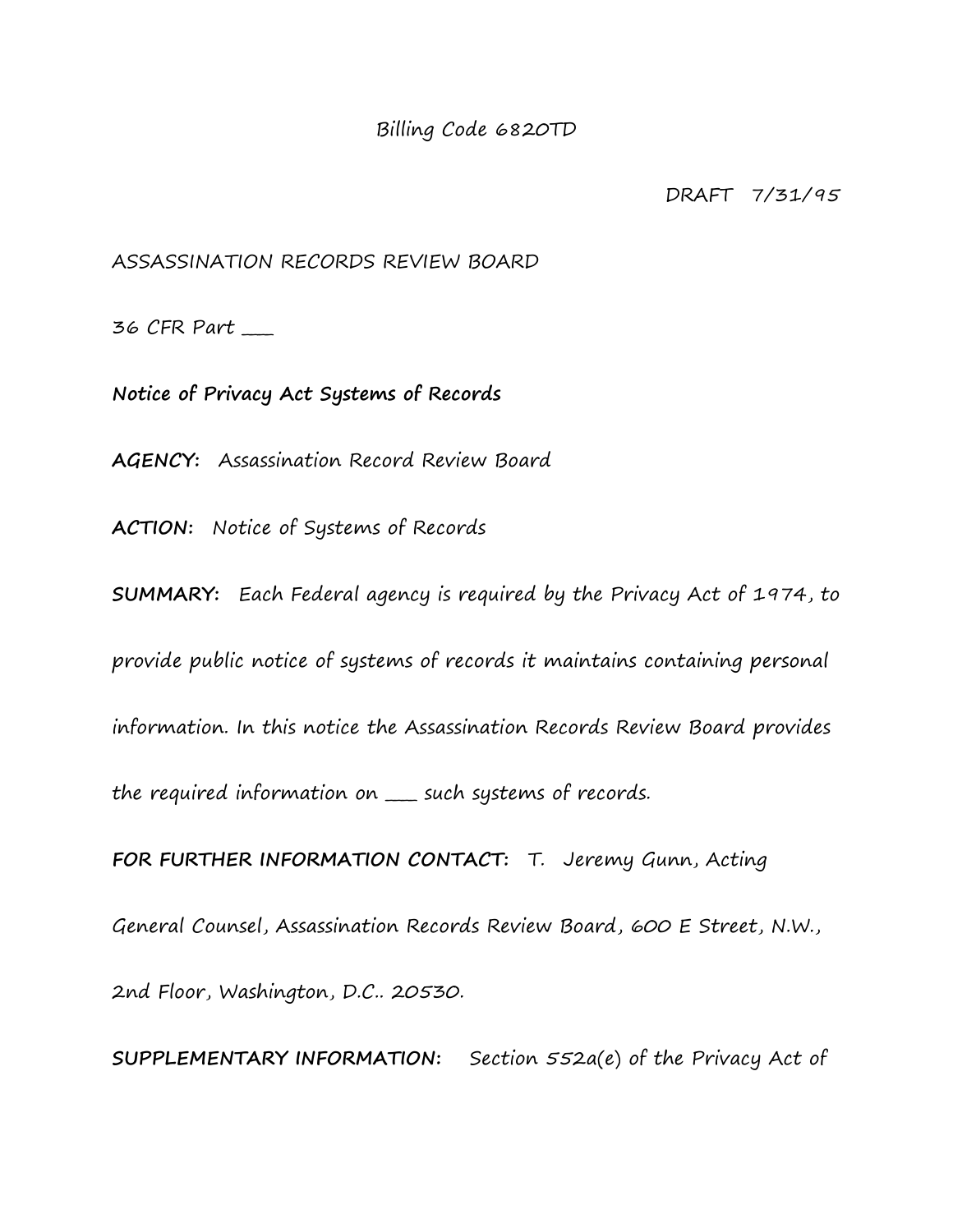1974 directs each Federal agency to provide notice to the public of systems of records it maintains on individuals. This notification of two records systems is the first in a series of notices that will bring the Assassination Records Review Board into full compliance with the Privacy Act by the end of 1995.

 Future notices will describe other systems of records maintained by the Review Board. It is the Review Board's intent to be in full compliance with the Privacy Act by October 1, 1995. Any questions concerning these notices, or other Privacy Act issues, should be directed to the Office of the General Counsel.

### **SYSTEMS OF RECORDS**

**Assassination Records Review Board-1**

**System Name:**

Personnel Security Files.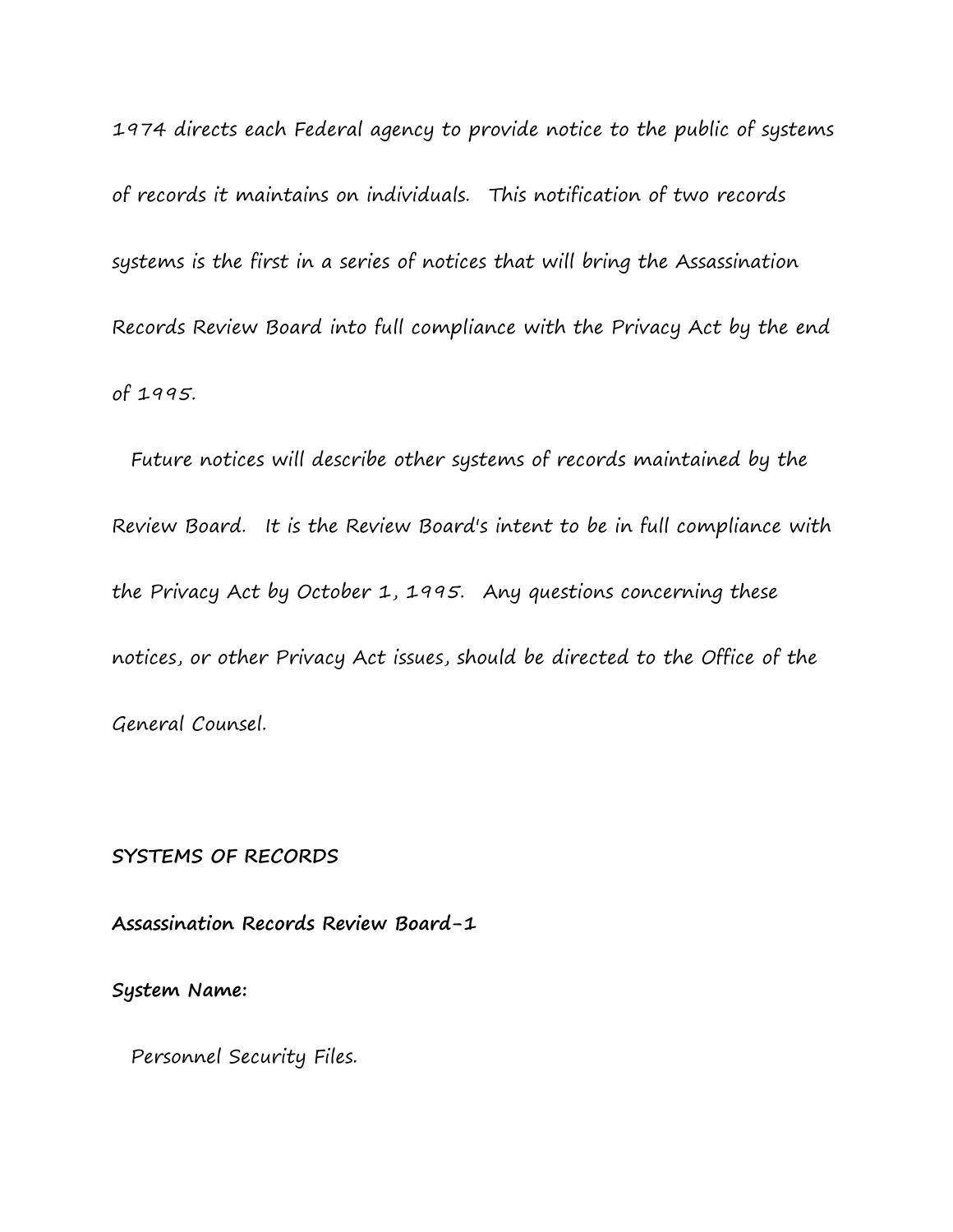# **Security Classification:**

Classified and unclassified materials.

# **System Location:**

Assassination Records Review Board, 600 E Street, 2nd Floor,

Washington, D.C. 20530.

# **Categories Of Individuals Covered By The System:**

Employees and applicants for employment with ( ) and ( ) contractors;

consultants; other individuals requiring access to classified materials and

# facilities.

# **Categories Of Records In The System:**

Personnel security folders and requests for security clearances, Forms SF

86, 86A, 312, ( ). In addition, records containing the following

information:

(1) Security clearance request information.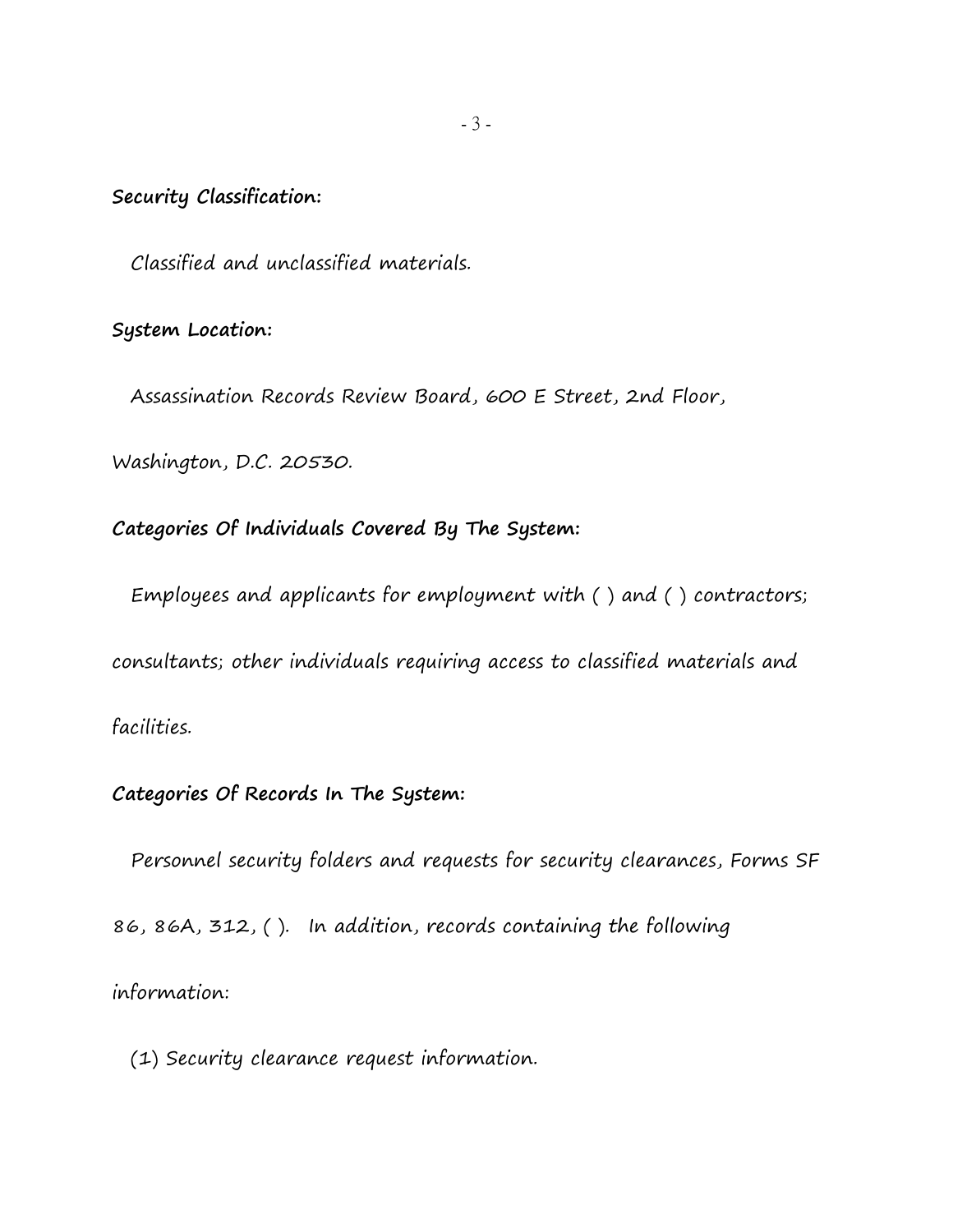- (2) Records of security education.
- (3) Records of any security infractions;
- (4) Employee identification files (including photographs) maintained for access purposes.

**Authority For Maintenance Of The System:**

( )

**Routine Uses Of Records Maintained In The System, Including Categories Of** 

**Users And The Purposes Of Such Uses:**

(1) to determine which individuals should have access to classified material.

(2) to determine eligibility for security clearances.

**Storage:**

Paper records.

**Retrievability:**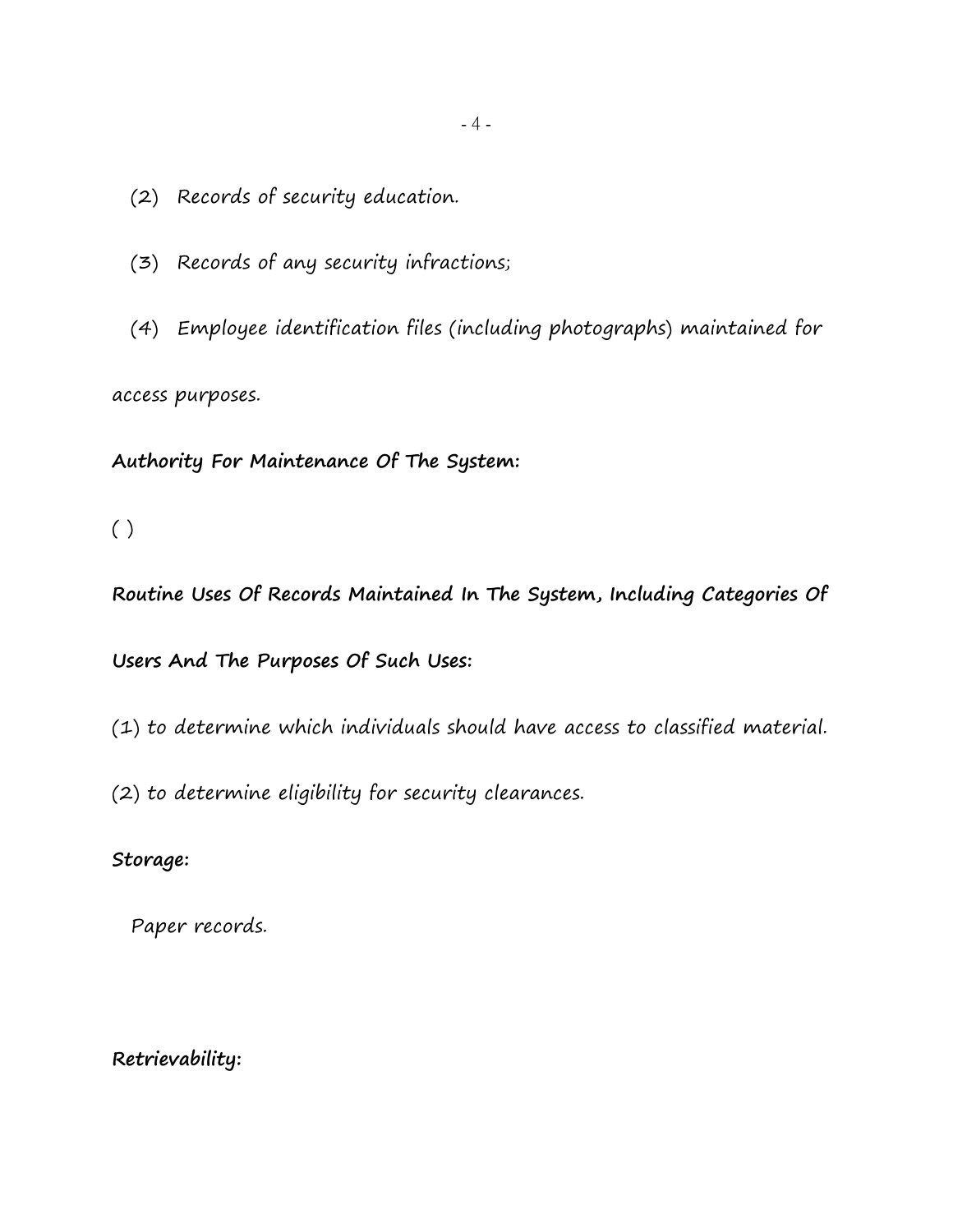By name.

# **Safeguards:**

Access is limited to employees having a need to know. Records are stored in locked file cabinets in a controlled access area.

**Policies And Practices For Storing, Retrieving, Accessing, Retaining, And** 

**Disposing of Records In The System:**

**Retention And Disposal:** ( )

**System Manager And Address:**

Assassination Records Review Board, 600 E Street, N.W., 2nd Floor,

Washington, D.C. 20530.

Attention: Security Management Officer.

**Notification Procedure:**

 Requests by an individual to determine if ( ) contains information about him/her should be directed to the General Counsel, Assassination Records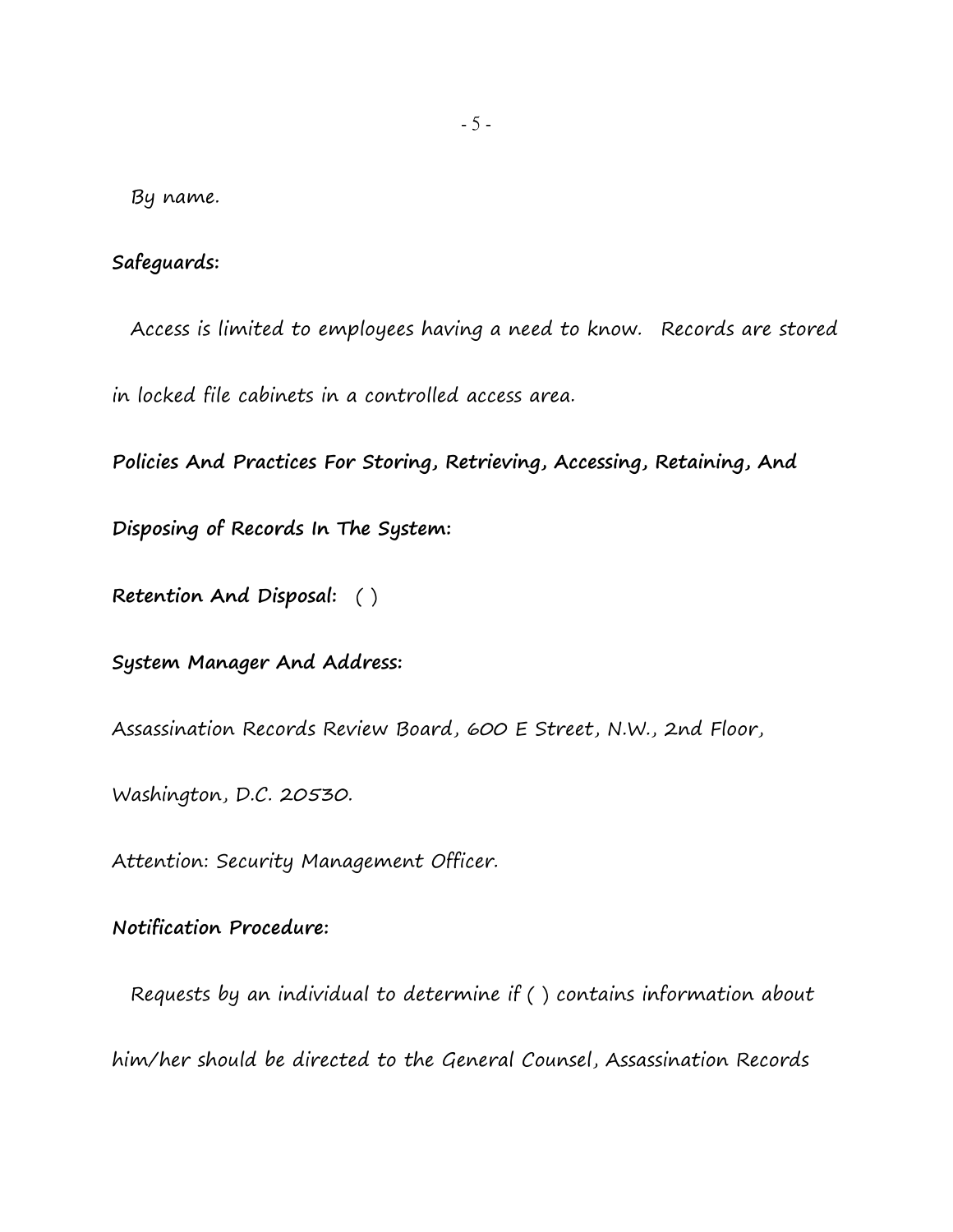Review Board, 600 E Street, N.W., Washington, D.C. 20520. Required identifying information: Complete Name.

#### **Record Access Procedure:**

Same as Notification procedure above, except individual must show official photo identification, such as driver's license, passport, or government identification before viewing records.

# **Contesting Record Procedure:**

Same as Record Access Procedure.

# **Record Source Categories:**

Subject individuals, Questionnaire for Sensitive Positions (SF-86)

# **System Exempted From Certain Provisions Of The Act:**

None.

**Assassination Records Review Board-2**

**Assassination Records Review Board-3**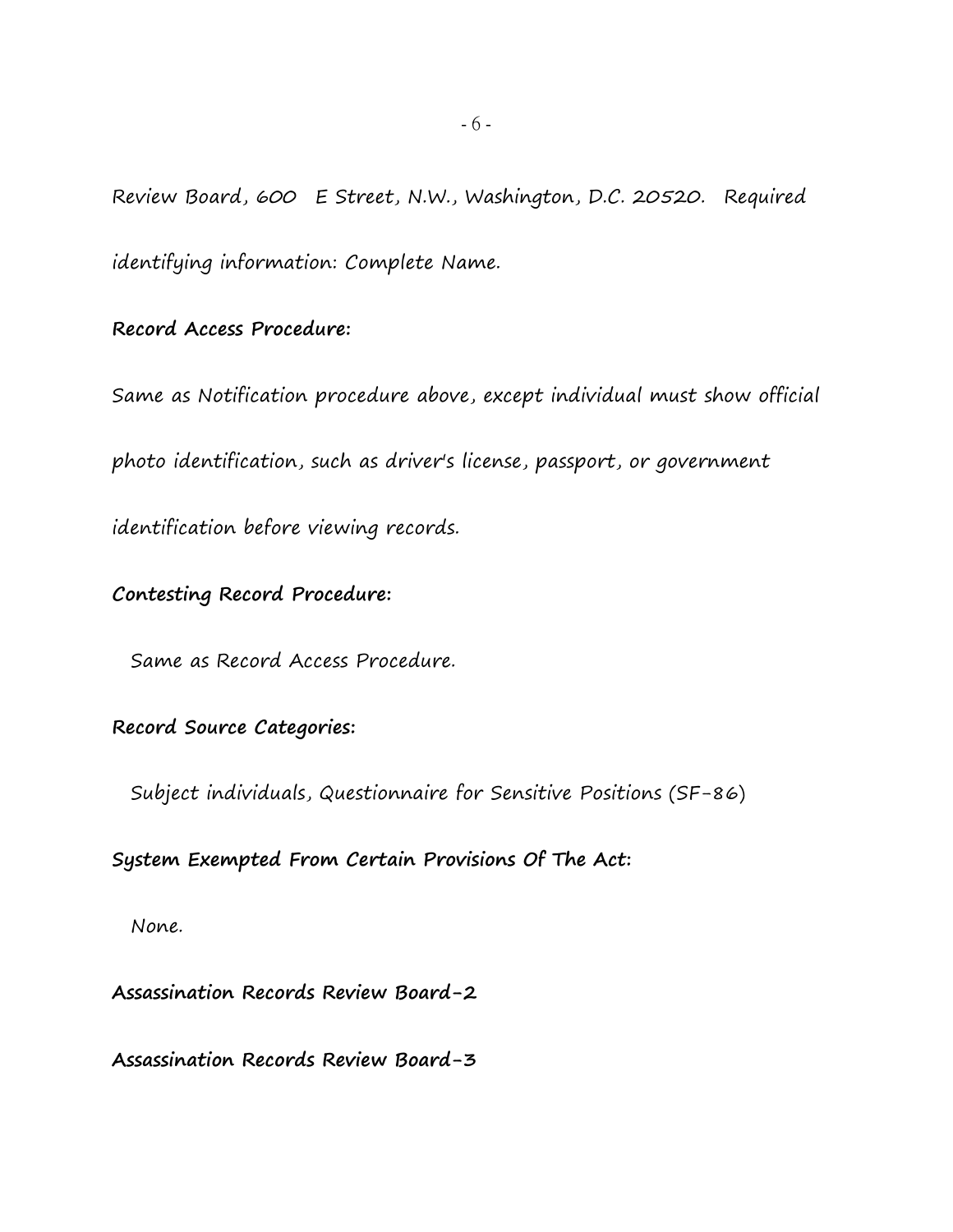**Assassination Records Review Board-4**

**Job applications**

**Mailing lists**

**Subject file**

**Investigations**

**Public Contacts**

**Address Book on Notes**

**Media Contacts**

**Vendor files**

**Travel and reimbursement files**

**Files on Board members?**

**System Name:**

Administrative and Travel Files.

**System Classification:**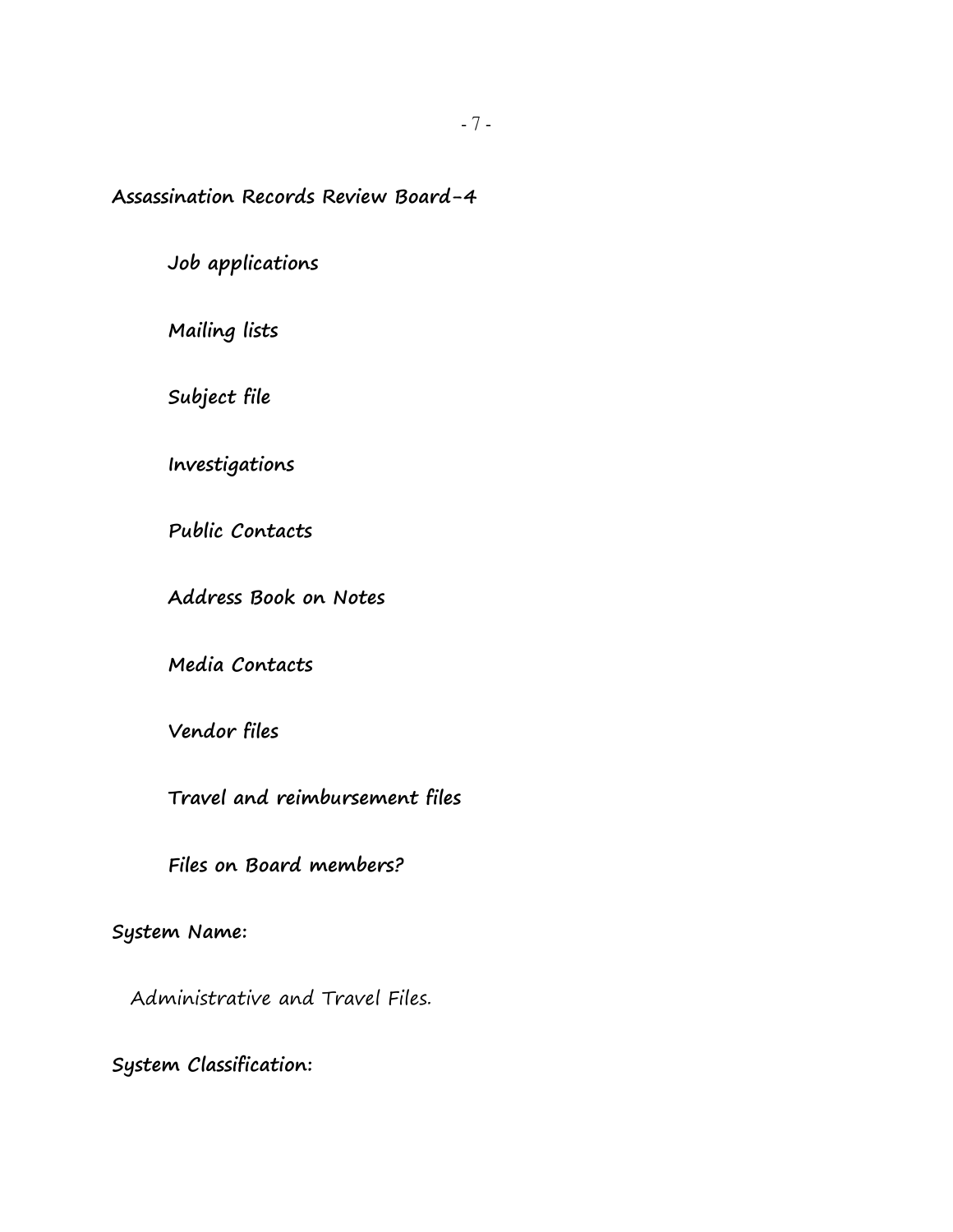### Unclassified

# **System Location:**

Assassination Records Review Board, 600 E Street, N.W., Washington, D.C.

20530

**Categories Of Individuals Covered By The System:**

Employees and applicants for employment with ( ), including ( )

contractors and consultants.

# **Categories Of Records In The System:**

Record containing the following information:

- (1) Time and attendance;
- (2) Payroll actions and deduction information requests;
- (3) Authorizations for overtime and night differential:
- (4) Credit cards and telephone calling cards issued to individuals;
- (5) Destination, itinerary, mode and purpose of travel;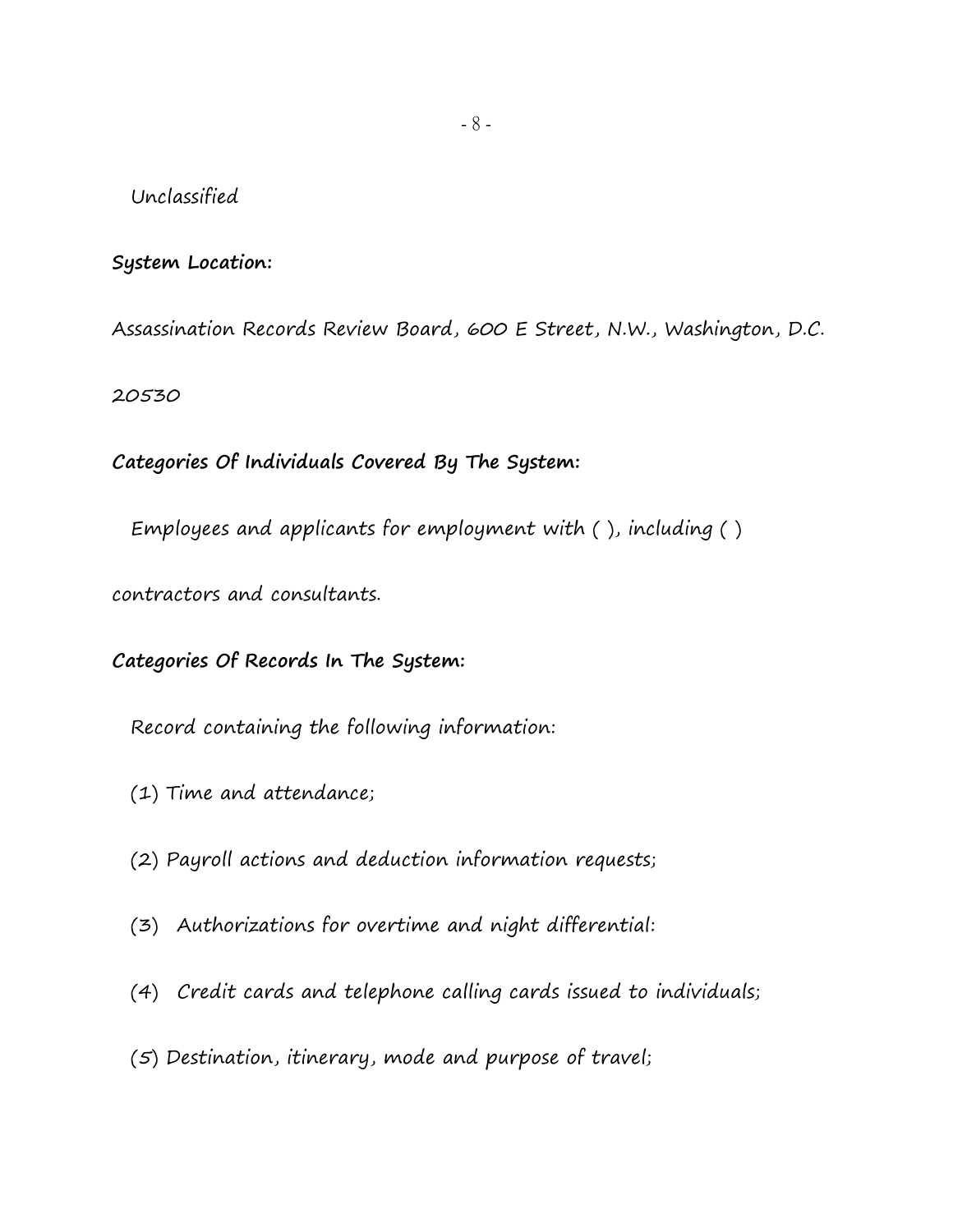- (6) Date(s) of travel and all expenses;
- (7) Passport number;
- (8) Requests for advance of funds, and voucher with receipts;
- (9) Travel authorizations;
- (10) Name, address, social security number and birth date;
- (11) Employee parking permits.

#### **Authority For Maintenance Of The System:**

# $( )$

**Routine Uses Of Records Maintained In The System, Including Categories Of** 

**Users And The Purposes Of Such Uses:**

Treasury Department-To collect withheld taxes, print payroll checks, and

issue savings bonds.

Internal Revenue Service-To process Federal income tax.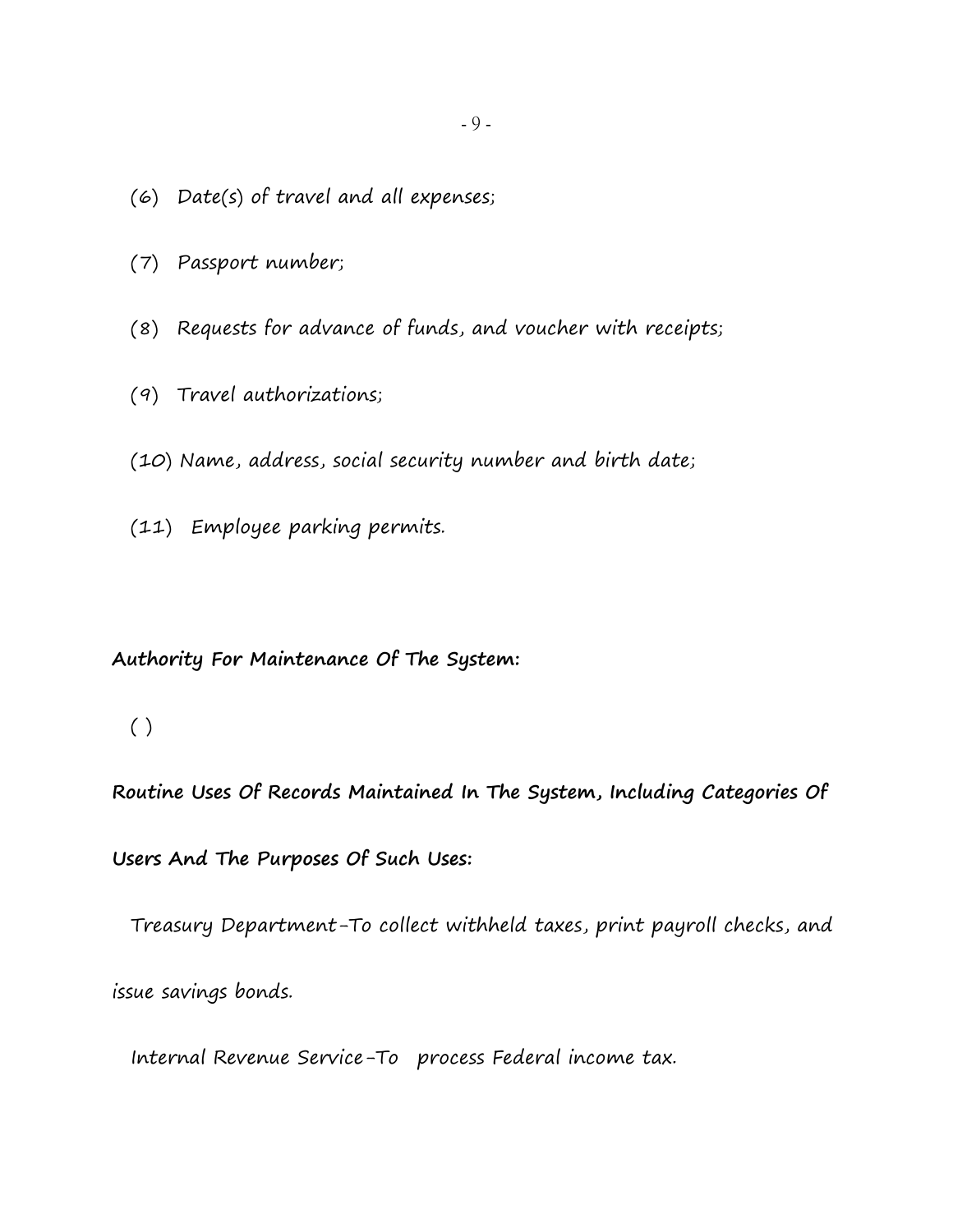State and Local Government-To process state and local income tax. Office of Personnel Management-Retirement records and benefits. Social Security Administration-Social Security record and benefits. Department of Labor-To process-To process Workmen's Compensation claims.

 Department of Defense-Military Retired Pay Offices-To adjust Military retirement.

Savings Institutions-To credit accounts for savings made thorough payroll deductions.

Health Insurance Carriers-To process insurance claims.

General Accounting Office-Audit-To verify accuracy and legality of

disbursement.

 Veteran's Administration-To evaluate veteran's benefits to which the individual may be entitled.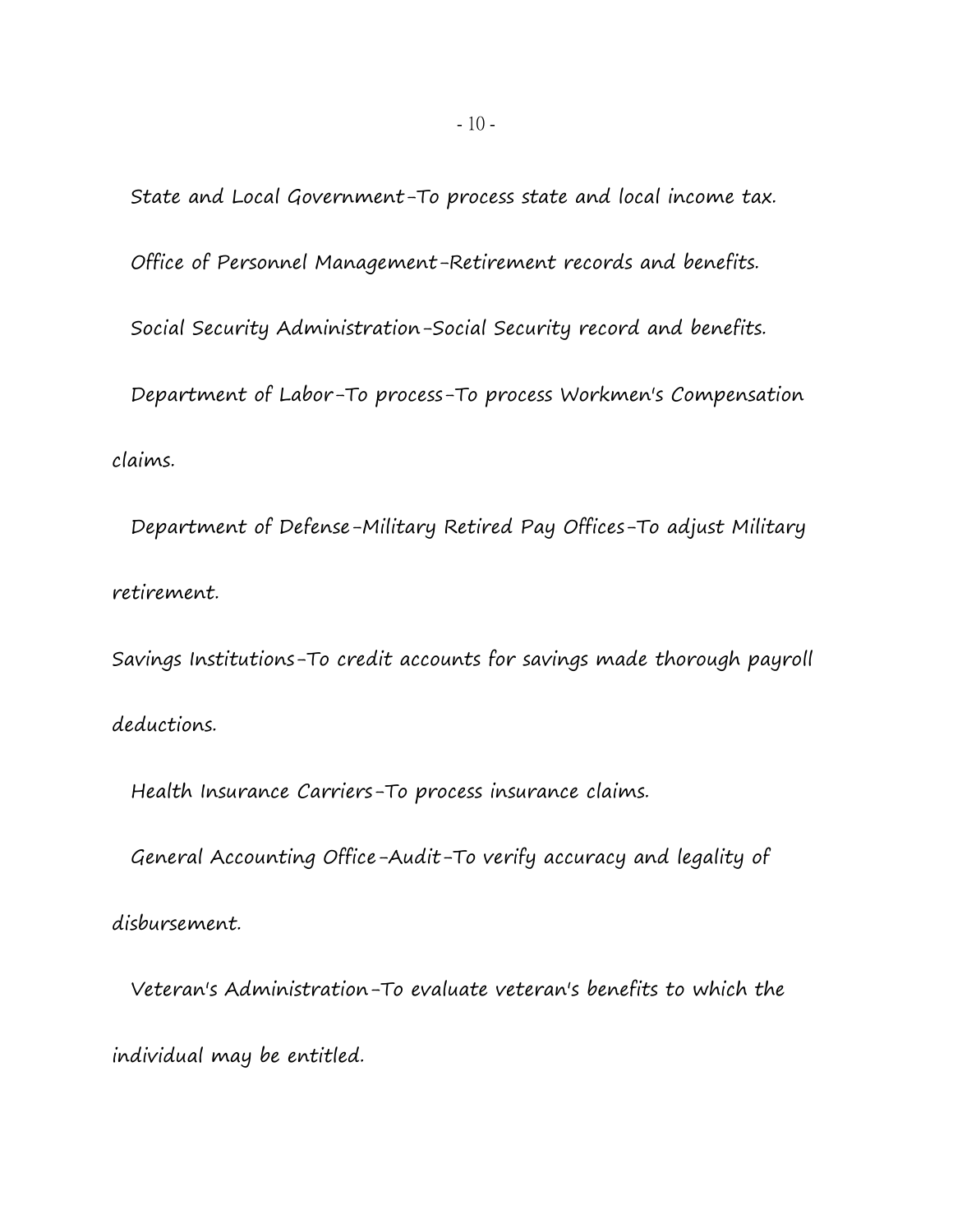States' Department of Employment Security-To determine entitlement to unemployment compensation or other state benefits.

Travel Agencies-To process travel itineraries.

**Policies And Practices For Storing, Retrieving, Accessing, Retaining, And** 

**Disposing Of Records In The System:**

#### **STORAGE:**

Paper records, magnetic disk, and computer printouts.

## **Retreivability:**

By name, social security number, travel dates, and alphanumeric code.

#### **SAFEGUARDS:**

 Access is limited to employees having a need to know. Records are stored in locked file cabinets in a controlled access area in accordance with Review Board directives and Federal Guidelines.

**Retention and Disposal:**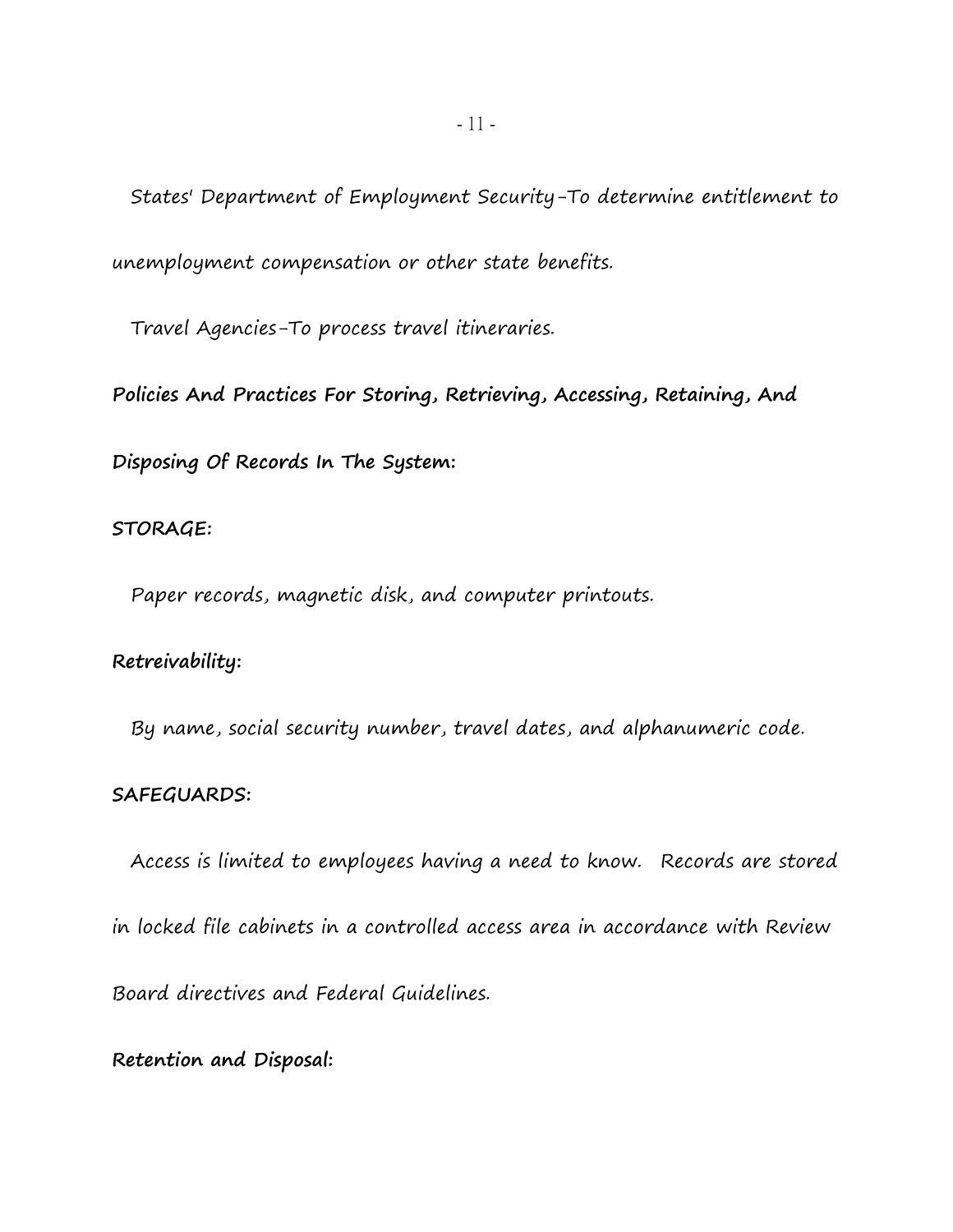( )

#### **System Manager And Address:**

 Assassination Records Review Board, 600 E Street, N.W., 2nd Floor, Washington, D.C. 20530, Attention: T. Jeremy Gunn, Acting General Counsel.

### **Notification Procedure:**

 Requests by an individual to determine to determine whether the Review Board possesses information about him or her should be directed to the Office of the General Counsel, Assassination Records Review Board, 600 E Street, N.W., 2nd Floor, Washington, D.C. 20530. The requester should include the following identifying information: complete name, social security number, and date of birth.

### **Record Access Procedure:**

The Record Access procedure is the same as the Notification procedures